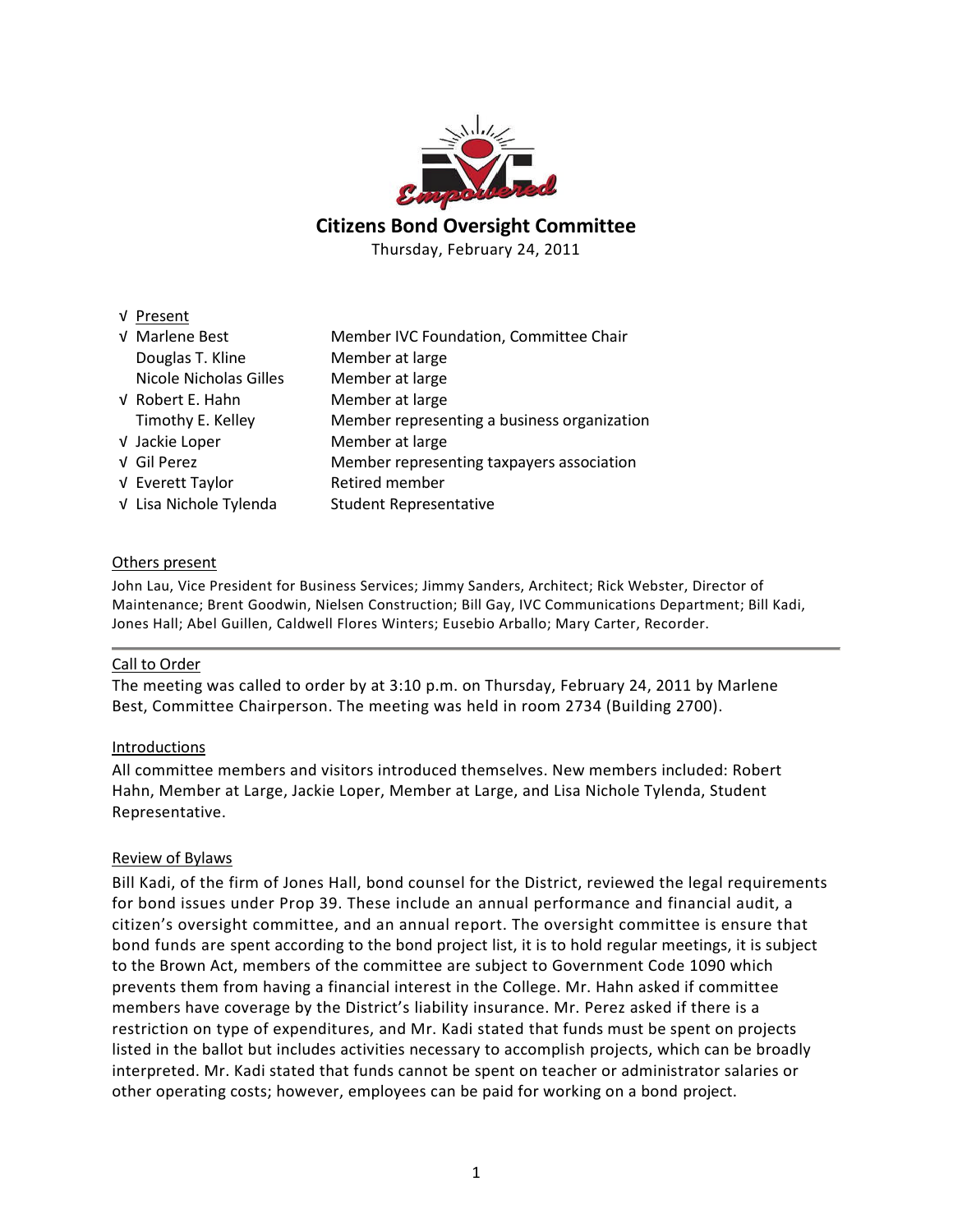District staff reported that the Board of Trustees amended the bylaws of the committee to include oversight of Measure J bond funds. Committee bylaws are available on the IVC web site:

## Approval of Minutes

M/S/C Hahn/Taylor to approve the minutes of the September 30, 2010 meeting at the next meeting.

## Acceptance of Bond Audit

M/S/C Taylor/Tylenda to accept the Bond Fund audit report for the year ended June 30, 2010. John Lau stated that the audit was a "clean" audit with no exceptions noted.

## Expenditure Report

A report on expenditures as of February 22, 2011 was distributed. John Lau stated that there is a lot of data in the report, and asked the committee for direction on how to make the data more relevant. Robert Hahn stated that variances were a key, and that he was interested in change orders. Jimmy Sanders stated that the Science Building was a \$28 million project and there were no change orders. This was possible because of the team effort of the architect, construction management firm and the contractors.

## Update on Projects

Jimmy Sanders, architect, presented a PowerPoint presentation of projects that have been accomplished with Measure L funds as well as upcoming projects. Mr. Sanders reported on the LEED Silver certification that the Science Building has received. The silver certification is above LEED certified.

The Bus Transfer Terminal, which is a hub for the IV Transit system has been completed with bond funds and \$1.3 million in state transportation funds. Approximately 30% of bus ridership consists of IVC students. The County of Imperial and the College have obtained additional grant funds in the amount of \$80,000 to complete a paratransit and student drop off area in the south end of campus. Construction is two to three months out.

Building 400 Modernization: Jimmy Sanders reported that construction will start in about two months. The project cost is \$4.8 million. The college has secured \$2.4 million in state funds.

Modernization of Academic Buildings: Architect Sanders reported that while the project qualified for state funding, there is no money available so the College has scaled the project back to what can be accomplished with Measure L funds alone.

Entrances: Two new entrances to the college have been completed and have greatly alleviated traffic problems. A contract for a permanent traffic signal for the Aten Road entrance will be awarded within a month. The College, with the City of Imperial acting as the lead agency, has been able to access almost \$1 million in federal transportation funds for improvements to Aten Road and Highway 111. The College has paid approximately 25% of the project with Measure L funds.